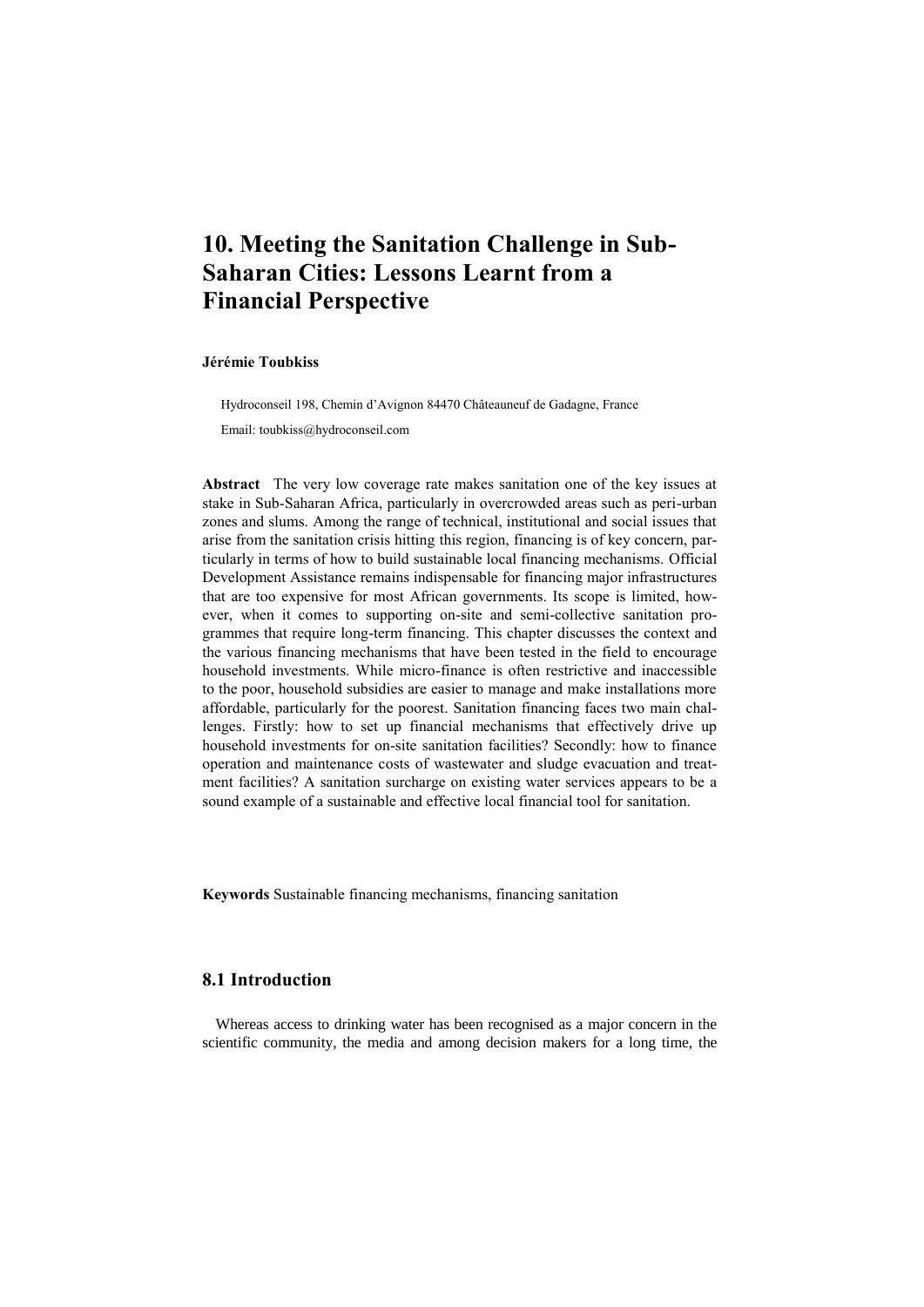sanitation sector has remained largely ignored. However, the situation is very alarming, especially in Sub-Saharan Africa where the coverage rate is the lowest and where MDG (Millennium Development Goal) Target 7, aiming at reducing the number of people without sustainable access to sanitation by 50%, will not be reached by 2015. Sanitation is hereby defined as the management of household wastewater and excreta – that is to say grey and black water. Different explanations are given for sanitation's poor progress in Africa, including technical, politicoinstitutional and cultural reasons. Yet one dimension remains little understood, namely the set of financing mechanisms applied to sanitation infrastructures at local level.

The following contribution focuses on this financial issue and thereby elaborates on the following questions:

- What is to be financed in Sub-Saharan Africa and how much will it cost?
- What are the challenges raised by the sector's financing needs?
- Which solutions are usually promoted and which ones are the most promising?

Most material presented in this chapter is drawn from existing literature and policy documents. However, answers to the last question, outlined in the final part of the chapter, will rely on the first lessons learnt from several in-depth case studies carried out by Hydroconseil in West Africa. They address the issues of private investment fostering, cost recovery and involvement of local authorities.

This chapter starts with a brief presentation of the sanitation crisis in Sub-Saharan Africa and the main obstacles complicating its solution. As mentioned above, one specific challenge is to finance sanitary infrastructures and their operation and maintenance. This question is discussed in the second section, followed by an insight into potential solutions, as suggested by key experts. The next section makes a review of some of the findings from Hydroconseil/pS-Eau's ongoing study in West-Africa. In the final section, financing prospects for environmental infrastructures are sketched.

## **8.2 The Sanitation Crisis in Sub-Saharan Africa**

#### *8.2.1 Africa Lags Behind*

 $\overline{a}$ 

The coverage rate for improved excreta disposal (black water) in Sub-Saharan Africa is 38% compared to a 50% average in the developing world<sup>1</sup>. Though very low,

<sup>&</sup>lt;sup>1</sup> JMP, 20th of March 2008: www.who.int/mediacentre/news/releases/2008/pr08/fr/index.html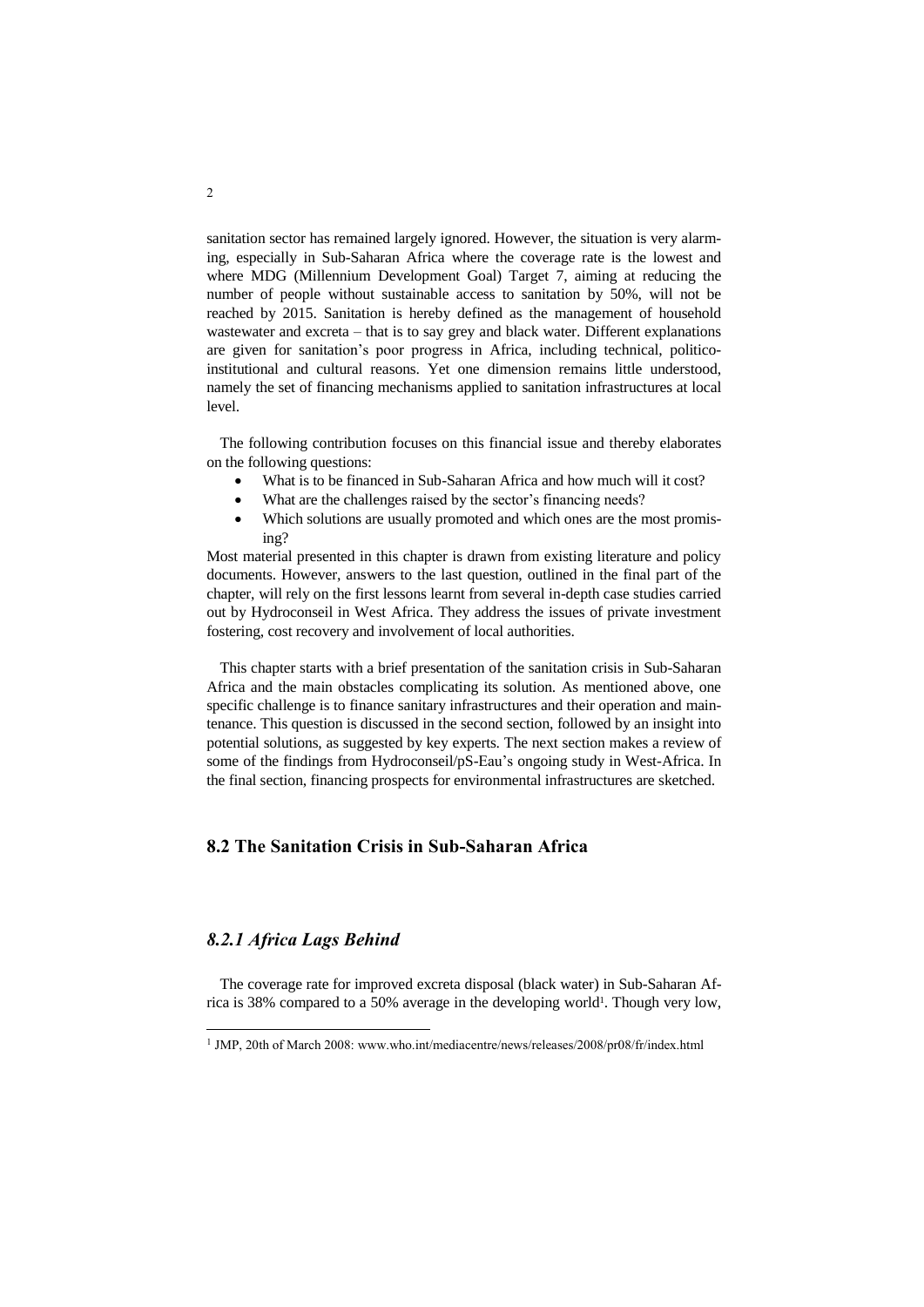this figure is probably overestimated because of the statistical method used by the WHO-UNICEF Joint Monitoring Programme and the general weakness of national statistics. Save any radical change, the coverage rate is bound to keep on decreasing for years to come. As the demographic growth rate in Sub-Saharan Africa is very high (2.4%, that is to say 15 million additional inhabitants every year), the number of people without access to adequate sanitation will rise by 91 million between now and 2015. Reaching MDG Target 10 would therefore require an extra 35 million people per year to access sanitation (WHO, 2008). The coverage rate is higher in urban areas than in rural ones (53% against 28%). Yet the problem is actually more acute in urban conditions due to the combination of soaring demographic growth and surging urbanization. By 2015, the majority of the African population will be living in cities. Predictions are that between 1990 and 2015, rural population without access to sanitation will have been reduced by 25% whereas it will have increased by 50% in urban areas. To make it worse, it is even more troublesome to be deprived of latrines or to be unable to properly evacuate wastewater in densely populated cities than in villages.

The situation in peri-urban areas and slums is even more problematic, because they are overcrowded and mostly constructed downstream of flood zones or of polluting sources such as residential and industrial zones. These areas seem to have been abandoned by national governments and municipalities while their inhabitants do not have the economic and political tools to claim their rights and express disapproval. For instance, many slum dwellers do not possess title papers that would enable them to prove their property right and demand local communities to provide them with infrastructure and services. Hence, it seems that we are still a long way from substantially reducing the number of people without access to sanitation. According to the most optimistic forecast, Sub-Saharan Africa will reach MDG Target 10 only by 2108<sup>2</sup>.

## *8.2.2 Level of Sanitary Service*

-

Three 'levels of service' exist in Africa. Large-scale collective sanitation facilities consist of public sewerage systems and currently can only be found in centres of large cities. At the moment, these centralised sewerage systems only service between 5 and 10 per cent of the African population. They are very expensive to build and costly to maintain. Moreover the very low water consumption in African cities sharply curbs down sewers' performance. These difficulties, among many others, explain why the existing centralised networks are not well-maintained and/or run down (see also Letema et al., chapter 9 in this volume).

 $2$  End Water Poverty Coalition, UN meeting on MDGs,  $24<sup>th</sup>$  September 2008.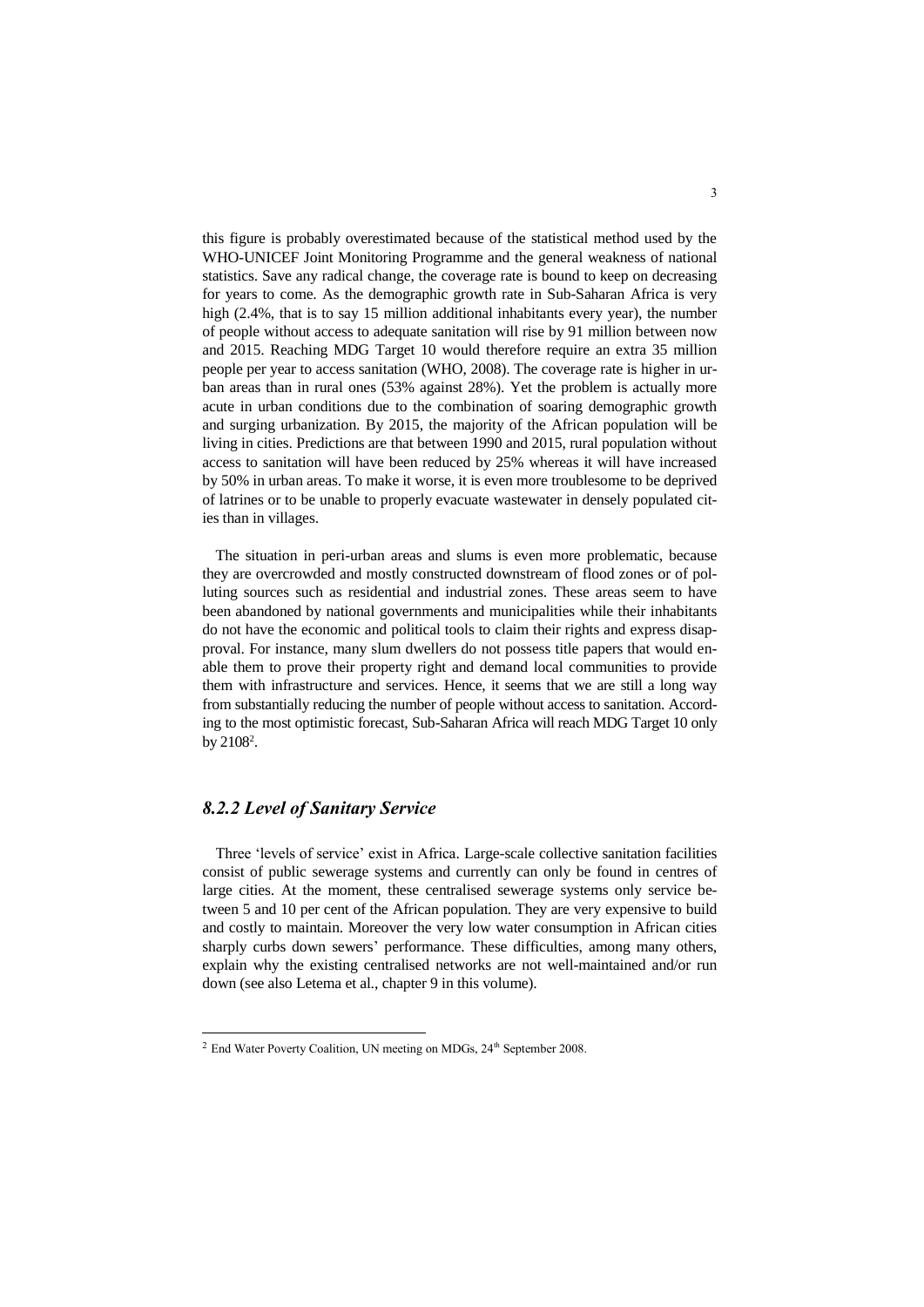The intermediate level of service corresponds to semi-collective sanitation facilities like small bore sewers, which connect a limited number of plots. These models are growing popular in different parts of the world (Mara and Alabaster, 2008). Although these systems are quite new in Africa, a number of them can be found both in West and East Sub-Saharan Africa (Mali, Senegal, Kenya, Uganda). Semicollective facilities are often considered as a cheap alternative to sewerage, especially relevant in peri-urban areas.

Finally, small-scale, on-site facilities such as pit latrines and septic tanks for individual households are the most widespread sanitation systems in Africa. These facilities remain the only type of sanitation for more than 90% of the African population both in rural and in urban areas. Considering that collective sewerage systems are costly, not widespread and that many hurdles hinder their implementation, one may infer that they are not a suitable solution to Africa's sanitation needs. The chapter concentrates therefore on how to increase access to on-site and semi-collective sanitation facilities.

## *8.2.3 Main Obstacles*

1

Efforts to improve access to sanitation in urban African context are hampered by numerous obstacles. From a technical point of view, the main challenge is to find technologies that are appropriate to local conditions. In addition, those technologies must not be supplied by imports from the North, and shall remain affordable for poor governments, municipalities and populations. From an institutional point of view, roles and responsibilities for sanitation policies and their implementation are divided (or jointly shared) between ministries in charge of water, health, education, infrastructure or urban development, and often get muddled. In practice, therefore, frequent demarcation disputes or inaction can be observed. Lack of political and public concern with sanitation does not help either in getting this issue forward. Socio-economic studies account for sanitation's low priority on governments' agenda by showing that populations seldom express a concrete demand for it<sup>3</sup>. This does not mean that sanitation is not a problem, but rather that most people have other priorities, such as economic survival, housing, health, education, or water supply. Finally, financing issues are also likely to restrain progress in access to improved sanitation in Sub-Saharan cities.

4

<sup>&</sup>lt;sup>3</sup> See for instance various feasibility studies carried out by Hydroconseil for (water and) sanitation projects in West Africa (Burkina Faso, Senegal, Mali), and also Jenkins and Scott (2007) and a policy paper by the Government of South Africa (2002)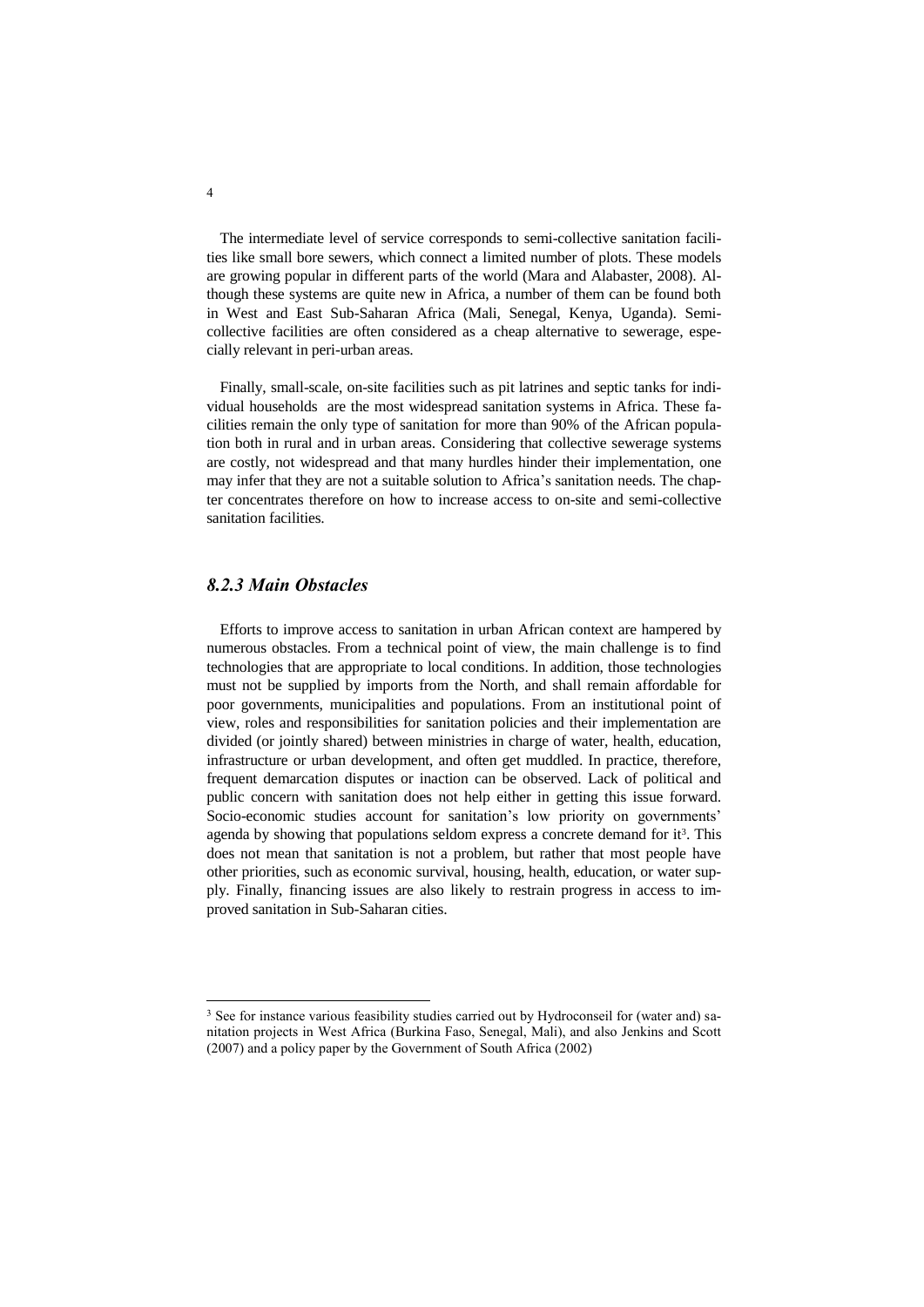### **8.3 Financing Sanitation**

# *8.3.1 What Is To Be Financed?*

Financing sanitation is a complex issue, involving different activities, mechanisms and numerous different actors. To start the analysis, it is necessary to conceive sanitation as a three-stage process – collection, transport and treatment of wastewater. Each of them is organised and financed in a completely different way. For each level of service (centralised, semi-collective and individual sanitation systems), these stages involve different activities, institutions and stakeholders and different technologies.

Furthermore, the process of developing, implementing and maintaining sanitary facilities includes a host of other categories of expenses which all have to be taken into account. Such categories include:

- Feasibility studies
- Investment / rehabilitation / renewal programs
- Operation and maintenance
- Training / capacity building of professionals and users
- Sanitation promotion and awareness campaigns
- Sector coordination

Solving sanitation problems in a sustainable manner requires the execution and financing of all different stages.

## *8.3.2 How Much Will It Cost?*

The investments and activities necessary for implementing and managing adequate sanitation infrastructure in Africa require substantial financial resources. In the AMCOW/WSP/AfDB (2008) report, figures from Country Sanitation Reviews (based on national estimates, national investment programs or medium-term expenditure frameworks) have been compiled and extrapolated where data are missing in order to assess investment requirements. Results reported in this study suggest that approximately 26 billion US\$ are needed to achieve African national sanitation goals. This amount is comparable to other recent macro-level assessments which calculated that an approximate 23 to 50 billion US\$ would be necessary over the 2000-2015 period to reach the goal set in MDG Target 10 regarding sanitation (that is 1.5 to 3.4 billion US\$ per year depending on the estimates). This investment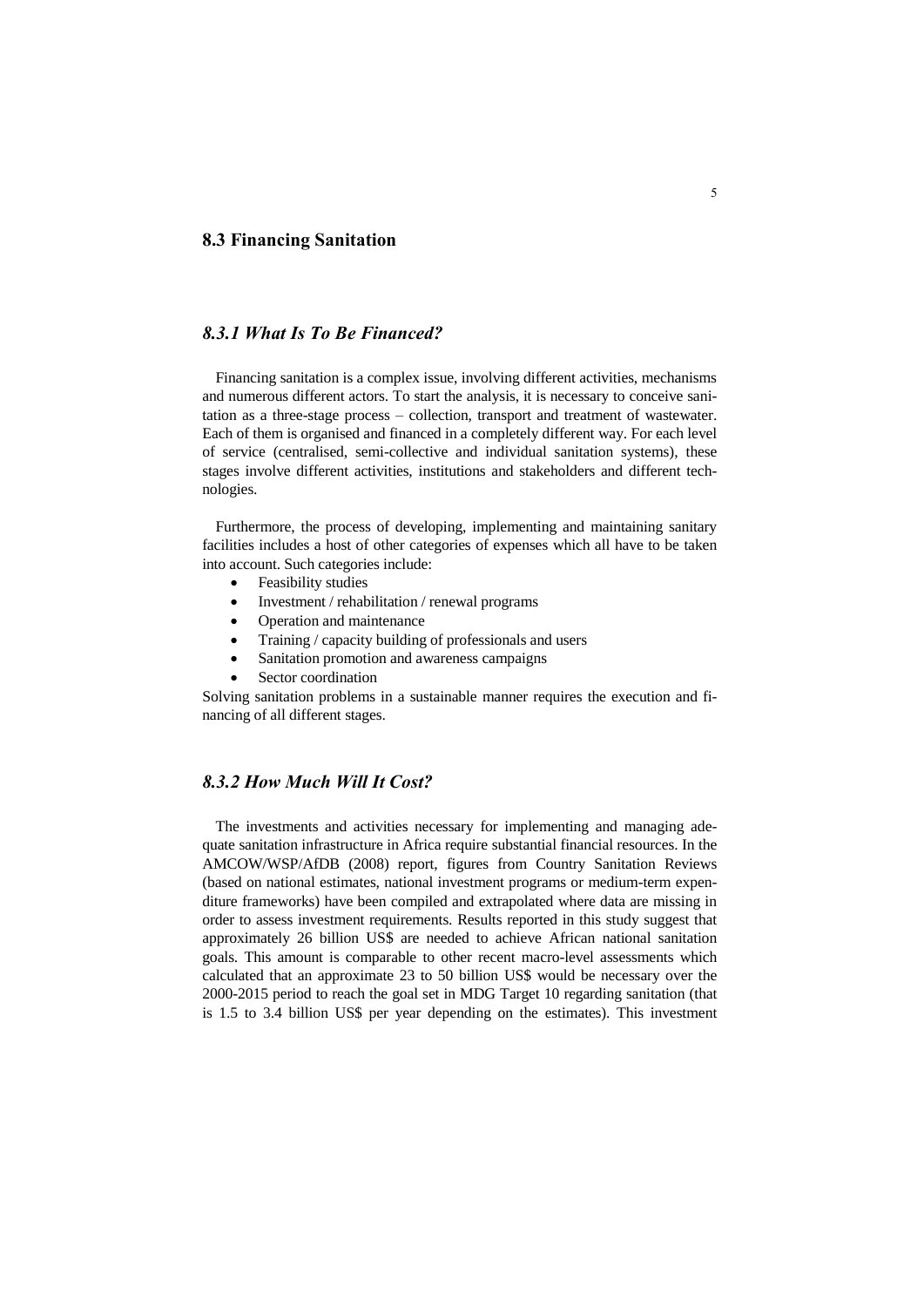represents up to three times the amount required to reach the MDG set for access to drinking water.

However, these estimates only take into consideration the cost of collection and – sometimes – treatment of wastewater, thus ignoring the cost of transport. Furthermore, they do not encompass all categories of expenses mentioned in the previous section. Most countries exclude the following items from investment needs assessments: feasibility studies, operation and maintenance, capacity building, hygiene education and sanitation promotion, policy formulation, planning, monitoring and regulation. Consequently, the full costs of reaching MDG Target 10 on sanitation will be considerably higher than the sums mentioned here (Toubkiss, 2006).

#### *8.3.3 Obstacles to Financing Sanitation*

Financing the sanitary sector in Sub-Saharan Africa implies to tackle numerous difficulties. First of all, most governments lack the necessary resources to finance the investments and activities required. They are already in debt and, as aforementioned, they have other priorities, like health and education. Besides, in spite of the decentralisation process taking place in most African countries, many local authorities still do not have the financial resources to develop sanitation systems. Water and sanitation infrastructures and services have become a local authority's affair but this transfer of responsibilities from the central government has not been accompanied by a corresponding transfer of financial means and technical skills. Thirdly, relatively few NGOs are active or specialized in the sanitation sector, although some exceptions exist<sup>4</sup>. They seem to remain more interested in water supply. Indeed the water supply sector has more visibility, a nobler image and generates more revenues. It is also spurred on by transnational companies' cheerleading. Lastly, the constraints evoked in the previous section remind that financing sanitation is a very thorny issue. Statements made in the latter sections will be buttressed in the next part by key technical and financial stakeholders' analysis.

#### **8.4 Perspectives of Donors**

-

## *8.4.1 Camdessus Panel (2001-2003)*

<sup>4</sup> CREPA (Centre Régional pour l'Eau Potable et l'Assainissement à faible coût), WaterAid or WASTE.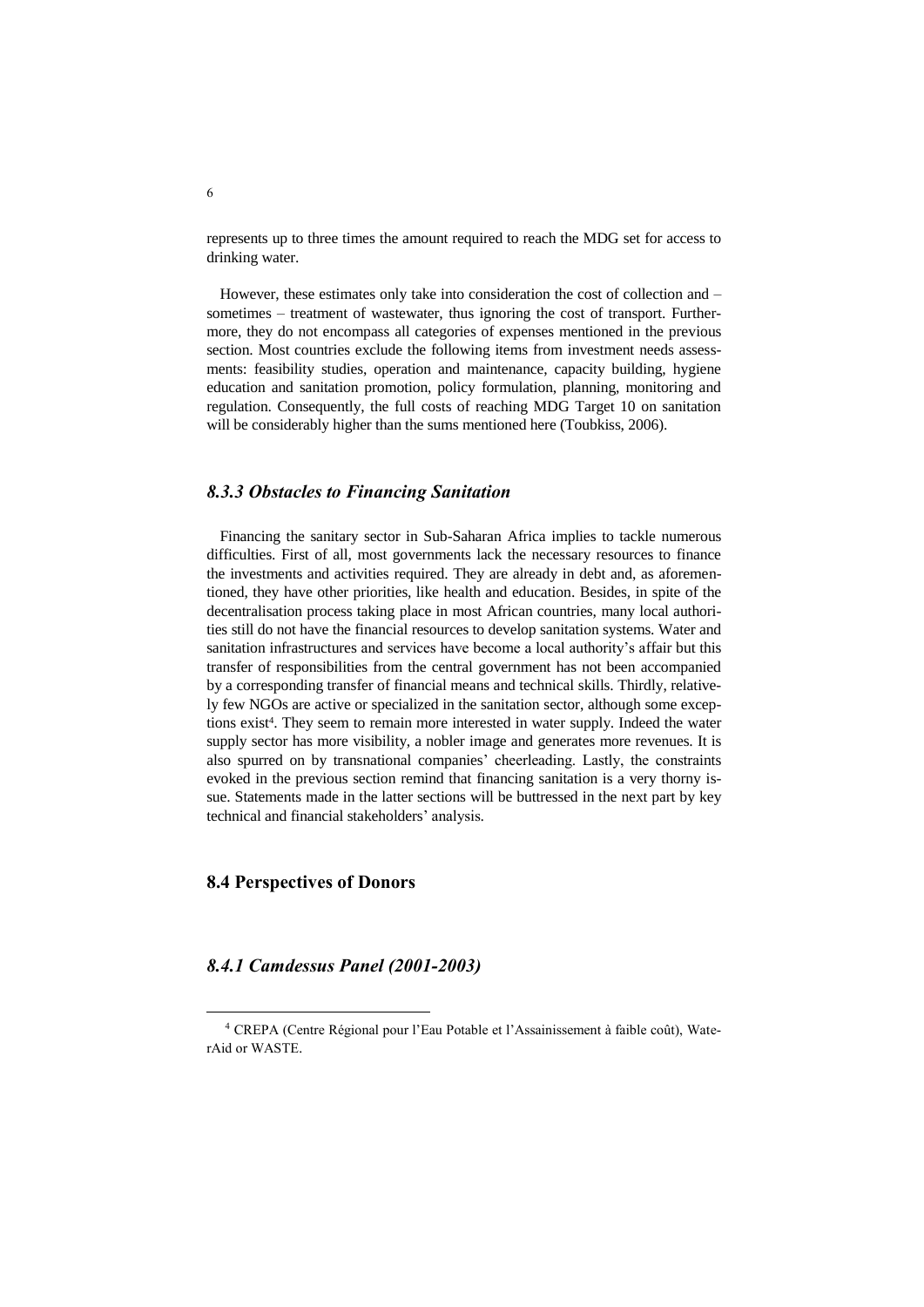On the occasion of the  $3<sup>rd</sup>$  World Water Forum, an international panel chaired by former Director General of the IMF (International Monetary Fund) Michel Camdessus published in 2003 a report on 'Financing Water for All' 5 . The aim of this panel was to find ways to raise more funds for the water and sanitation sector. Its main recommendations were:

- ODA (Official Development Assistance) to the water and sanitation sector should be increased and become more effective;
- Long term, local currency, sub-sovereign lending should be developed. Funds should thus be transferred to local authorities rather than the central governments;
- Local capital markets should be supported;
- Private sector participation should be promoted;
- Decentralisation should be better organised, by transferring technical and financial means to the local level, training local government staff and fighting corruption.

## *8.4.2 Gurria Task Force (2005-2006)*

The Gurria Task Force chaired by former Minister of Finance of Mexico and current Secretary General of the OECD Angel Gurria published a report on the occasion of the  $4<sup>th</sup>$  World Water Forum in 2006. This publication can be regarded as a follow up to the work initiated by the Camdessus panel. Apart from the usual considerations concerning ODA and financing tools proposed by international financial institutions and bilateral cooperation agencies, it tries for the first time to assess financing issues from the 'demand side', that is from the perspective of developing countries, bearing in mind the difficulties they face to access financial resources and turning them into tangible outputs. It highlights the necessity to push sanitation higher on the political agenda (for instance by including it in the Poverty Reduction Strategy Papers) and the importance of promoting demand for water and sanitation. Furthermore the report underlines that it is paramount to set an efficient tariff system that altogether reflects the real cost of water, allows for a sustainable cost recovery and is affordable for the poor<sup>6</sup>.

## *8.4.3 European Water Initiative (2003-…)*

The European Water Initiative (EUWI) must be mentioned here too since its 'Finance' and 'Africa' Working Groups carry out research and experiments on the same topic. They added to the above-mentioned recommendations the need for bet-

-

<sup>&</sup>lt;sup>5</sup> The Financing Water for All report and its main recommendations are available at www.financingwaterforall.org

<sup>6</sup> Available at www.financingwaterforall.org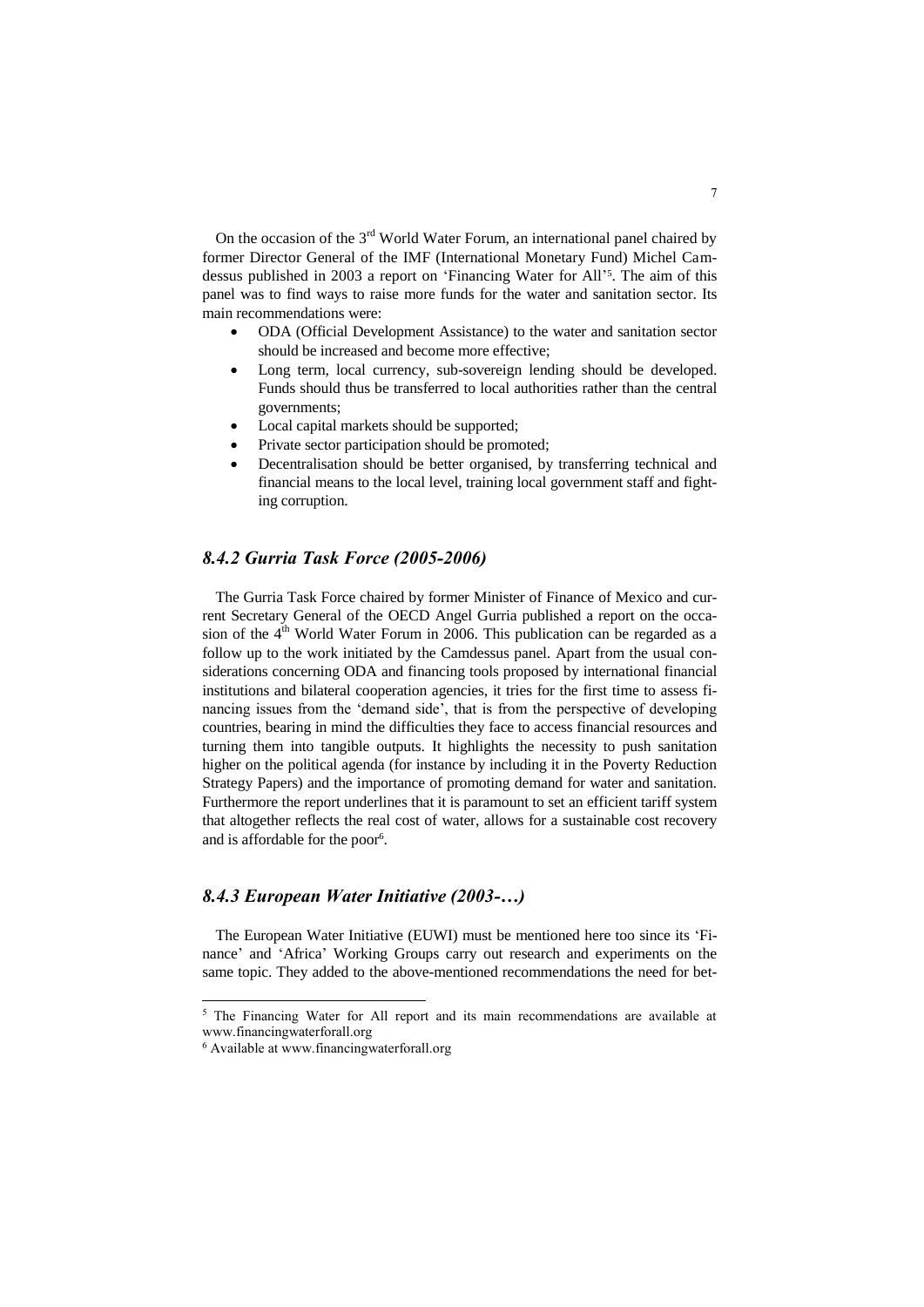ter investment planning and budgeting needed at national and local government level<sup>7</sup> .

## **8.5 Where Do We Stand Today?**

The Camdessus and Gurria panels as well as the European Water Initiative have had the beneficial effect of drawing international attention on Sub-Saharan Africa's pressing needs for funds to the sector. Yet the recommendations laid down are also too distant from real financing problems to offer concrete solutions. As a consequence, they are only partially relevant. A first reason why recommendations tend to miss the point is that the reports pay more attention to the water sector than to sanitation issues. Moreover, their recommendations are more appropriate to the larger developing countries that are able to access ODA lending and have a significant financial market. In Sub-Saharan Africa this concerns only a few countries, basically South Africa, Nigeria, Ivory Coast and Kenya. These reports mainly focus on big infrastructure projects, like collective sanitation and wastewater treatment plants, although they represent a very small minority of existing  $-$  and necessary  $-$  equipments. The real challenge – that consists in financing on-site (and semi-collective) sanitation – is hardly addressed. Broadly speaking, the literature generally overlooks the question of how to finance poor urban population's access to on-site and semicollective sanitation facilities. Finally, these expert groups search primarily for means to increase and ease international financial flows towards the water and sanitation sector. Yet, one may wonder whether financial resources' scarcity is the real problem. Mobilizing international funds for major investment projects is not a major problem. Indeed, good projects always find backers and there is even a sort of competition between the various multilateral financial institutions, as well as with bilateral cooperation agencies and commercial banks. Some institutions are even complaining about it, thereby forgetting that this is a mark of abundance and works in the population's interest. Furthermore, one could also mention examples of weak, poorly-designed or ill-adapted projects that have easily found funding.

In reality, the major problem with regards to on-site sanitation facilities is to set up financial tools (micro-finance, reimbursement facilities, household subsidies etc.) that prompt private investment effectively and sustainably. Concerning bigger infrastructure, it proves most challenging to finance operation and maintenance costs whereas the issue gets little attention. Yet, anticipating recurrent costs is key to the sustainability of (semi-)collective sanitation infrastructures.

 $\overline{a}$ 

<sup>7</sup> See Finance Working Group, www.euwi.net and the Africa Working Group, www.euwi.net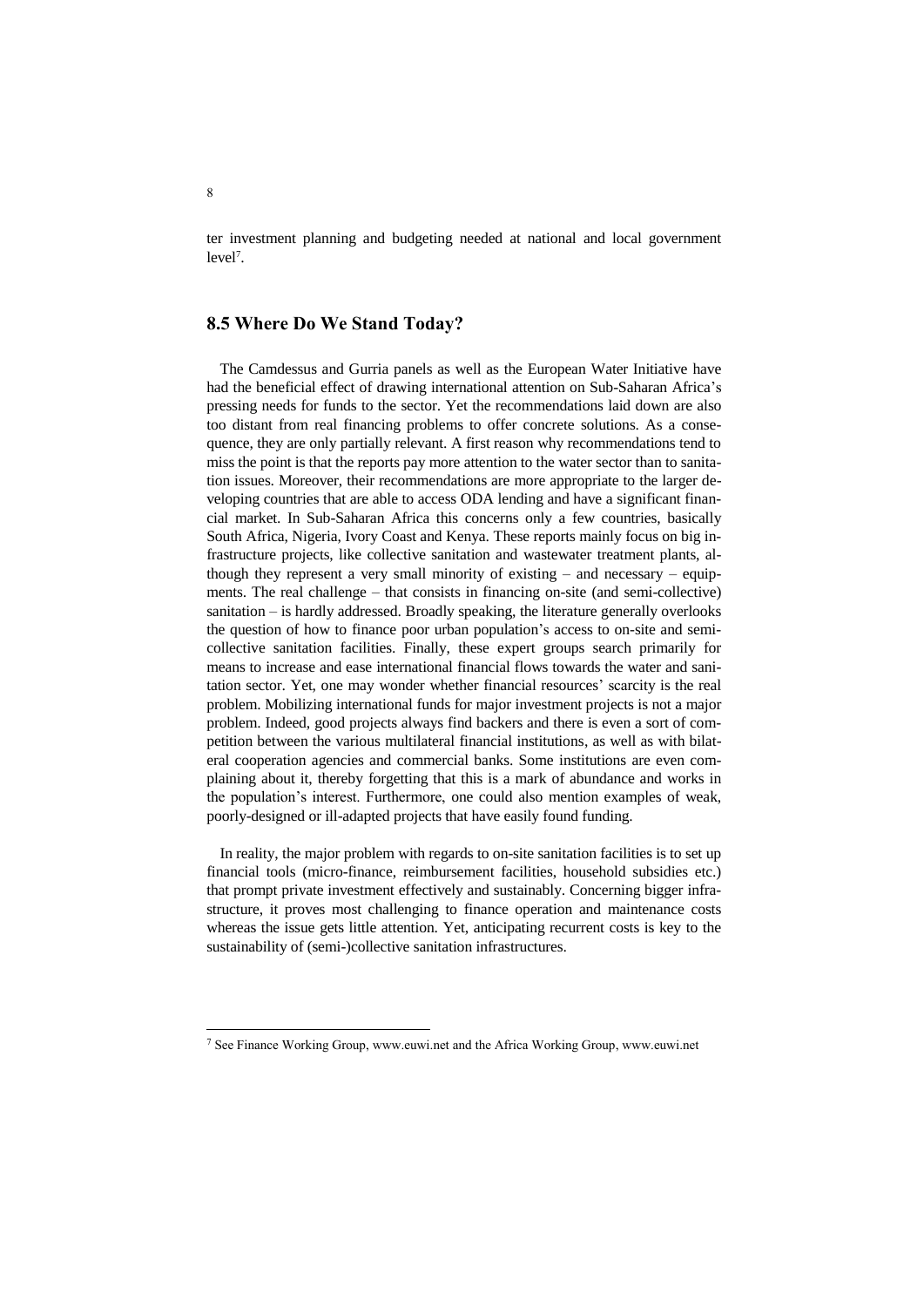#### **8.6 pS-Eau and Hydroconseil Financing Sanitation Case Studies**

Conscious of the problems linked to on-site sanitation facilities development and maintenance, the French Ministry of Foreign Affairs decided to fund a study addressing these two issues. This study has been coordinated by the French NGO pS-Eau and carried out by Hydroconseil. This section briefly introduces this research and reports on its first findings<sup>8</sup>.

#### *8.6.1 Objective and Methodology*

The objective of the field study is to gather quantitative and qualitative information about the financing of sanitation programmes in Sub-Saharan cities. Emphasize was put on access to on-site and semi-collective sanitation infrastructures, and on maintenance of these infrastructures in urban and peri-urban areas). The results from this research will allow to draw lessons on factors of success and failure.

The study started in 2007 with a synthesis of the existing literature and was supplemented by twelve case studies reflecting the diversity of financing mechanisms and sanitation technologies (table 8.1). With the help of a common template, these case studies were compared and lessons were drawn to produce a decision-making support guide for local, national and international stakeholders (municipalities, NGOs, decentralised cooperation, central governments and donor agencies). These cases cover the three stages of the sanitation process (collection, evacuation, treatment) and include every related expense involved in sanitation activities.

| Country      | City           | Target area | Case study's focus                                                                    |
|--------------|----------------|-------------|---------------------------------------------------------------------------------------|
| Mali         | Bamako         | Hippodrome  | Small bore sewer                                                                      |
| Mali         | Bamako         | Banconi     | Small bore sewer                                                                      |
| Mali         | Bamako         | Citywide    | Faecal sludge management and<br>treatment by private operator 'GIE<br>Diabeso Saniya' |
| Mali         | Bamako         | Commune IV  | Faecal sludge treatment plant<br>Samanko II                                           |
| Mali         | Bamako         | Commune II  | Faecal sludge treatment plant In-<br>dustrial Zone                                    |
| Burkina Faso | Bobo-Dioulasso | Citywide    | Strategic Sanitation Plan (PSAB)                                                      |
| Burkina Faso | Ouagadougou    | Dapoya      | Partnership ONG ENDA-rup / MFI                                                        |

**Table 8.1.** List of case studies

-

<sup>8</sup> For more details on case studies and available papers linked to this study[: www.pseau.org.](http://www.pseau.org/)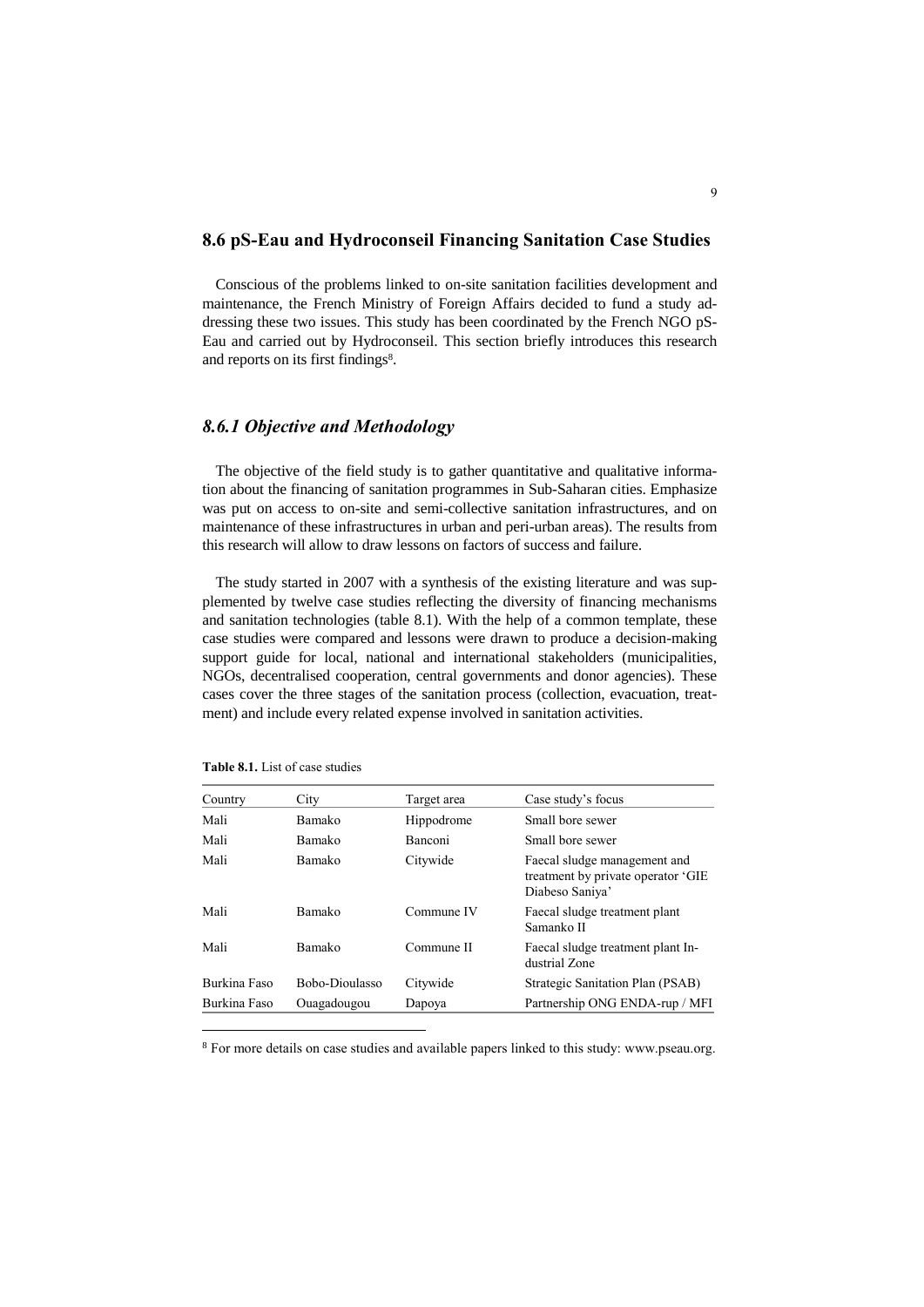|         |              |                  | FCPB on micro-financing on-site<br>sanitation                                      |
|---------|--------------|------------------|------------------------------------------------------------------------------------|
| Senegal | Rufisque     | oul              | Castor, Arafat, Diok - ENDA-rup on-site and semi-<br>collective sanitation project |
| Senegal | Dakar        | Peri-urban areas | On-Site Sanitation Program in Da-<br>kar's Peri-Urban Areas (PAOPUD)               |
| Niger   | Filingué     | Citywide         | On-site sanitation and faecal sludge<br>evacuation                                 |
| Niger   | Dogondoutchi | Citywide         | On-site sanitation and faecal sludge<br>evacuation                                 |
| Uganda  | Kampala      | Citywide         | On-site sanitation project and<br>sludge management reform                         |

## *8.6.2 Preliminary Findings*

Different conclusions may be drawn from the case studies, but an overriding impression which emerges from the work so far is that the main problem in financing sanitation infrastructure is to be found at the local level. It does not so much stem from the need to increase funds supply (in quantity), but rather lies in the need to improve demand (in quality). Therefore the priority should not be to seek further financing among donors, but to better design the projects beforehand. It is indeed locally that the challenge of financing sanitation must be taken on.

#### **Stimulating private investment: microfinance vs. household subsidies**

To encourage the development of household facilities, the main challenge is to find effective means of supporting private investment. *Micro-finance* is often promoted by development partners but raises more problems than it solves. The experiences of ENDA-rup in Rufisque and Ouagadougou and the case of payment facilities set up for mini-sewer users in Bamako make this clear. Micro-finance schemes always include interest charges which (even if subsidized) necessarily increase the cost-price of the equipment used by households, instead of making it more affordable. Furthermore, poor households' incomes are not sufficiently high or regular to ensure proper reimbursements. Neither does the sanitation facility obtained generate revenues that help households to make the reimbursements. Micro-credits for on-site sanitation facilities should therefore rather be considered as a consumer loan than as an investment credit. In fact, promoting this strategy increases the risk of putting poor households into debt. A practical problem is to find the balance between low monthly reimbursements spread over long periods compared with a shorter period of higher payments. The first option seems attractive but it is doubtful whether house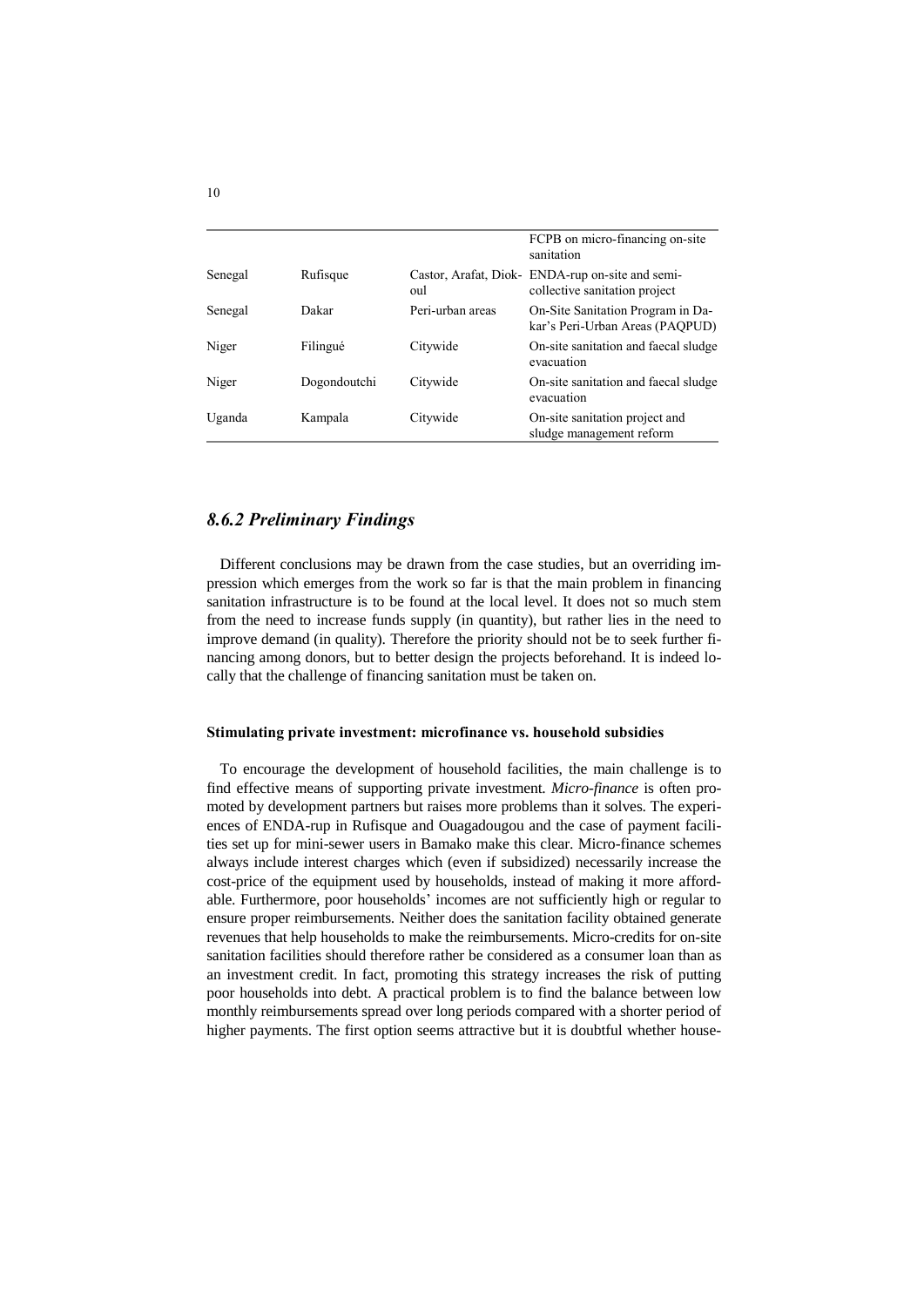holds will continue to make payments for such a long time, while the second option would probably imply excessive monthly charges for most households. Another problem is that eligibility criteria for micro-credit are often restrictive. The necessary conditions, such as filling out a form, building savings beforehand, and finding guarantees, cannot be met by the poorest households. Finally, handing out credits requires additional monitoring as there is no guarantee that money will in fact be used to invest in sanitation.

Alternatively, the examples of the peri-urban sanitation improvement programme in Dakar, and the strategic sanitation plan in Ouagadougou and Bobo-Dioulasso show that *household subsidies* are easier to manage and make the equipment more affordable, particularly to the poorest households. Subsidies generally take the form of equipment (i.e. a slab) provided to the household for free. The first advantage of household subsidies is obviously that they improve households' capacity and willingness to pay since they decrease equipment's final cost. Furthermore, they are easy to manage where a good supply chain exists (for slabs, siphons, etc.) and they avoid cash flows – and the related risk of misappropriation. In Ouagadougou and Bobo-Dioulasso, around 900,000 people have been provided with sanitation facilities in the last 15 years using a limited<sup>9</sup>, targeted and carefully designed household subsidy scheme.

Recently, an *anti-subsidy* trend has been developing, relying on several NGOs and donors' experience in South-East Asia, where they promoted sanitation facilities without any household subsidy. These 'open-defecation free community' and 'community-led total sanitation' approaches try to enhance the feeling of shame – which is supposedly linked to the practice of open-air defecation – and create a community-based pressure (for example in the form of a competition between neighbouring villages) as incentives for individual households to invest in their own facilities (WSP, 2007). WaterAid and UNICEF intend to adapt these methods to the context of East and West Africa, while DANIDA (Danish International Development Agency) and the European Union have expressed some interest. This innovative strategy seems interesting as financing household subsidies requires large amounts of funds. Donors are thus looking for such cost-efficient ways to promote sanitation. The difficulty is that most households in West Africa already have some sort of traditional latrine at their disposal, and sanitation equipments are more costly than in East Africa and South-East Asia, so that their willingness and capacity to pay for improved facilities is probably much lower. However, it may be too soon to draw a final conclusion on advantages and drawbacks linked to these approaches and more time is needed to get feed-back from large-scale field experiences.

-

 $9$  Between 10 – 35% of the capital cost depending on the type of facility.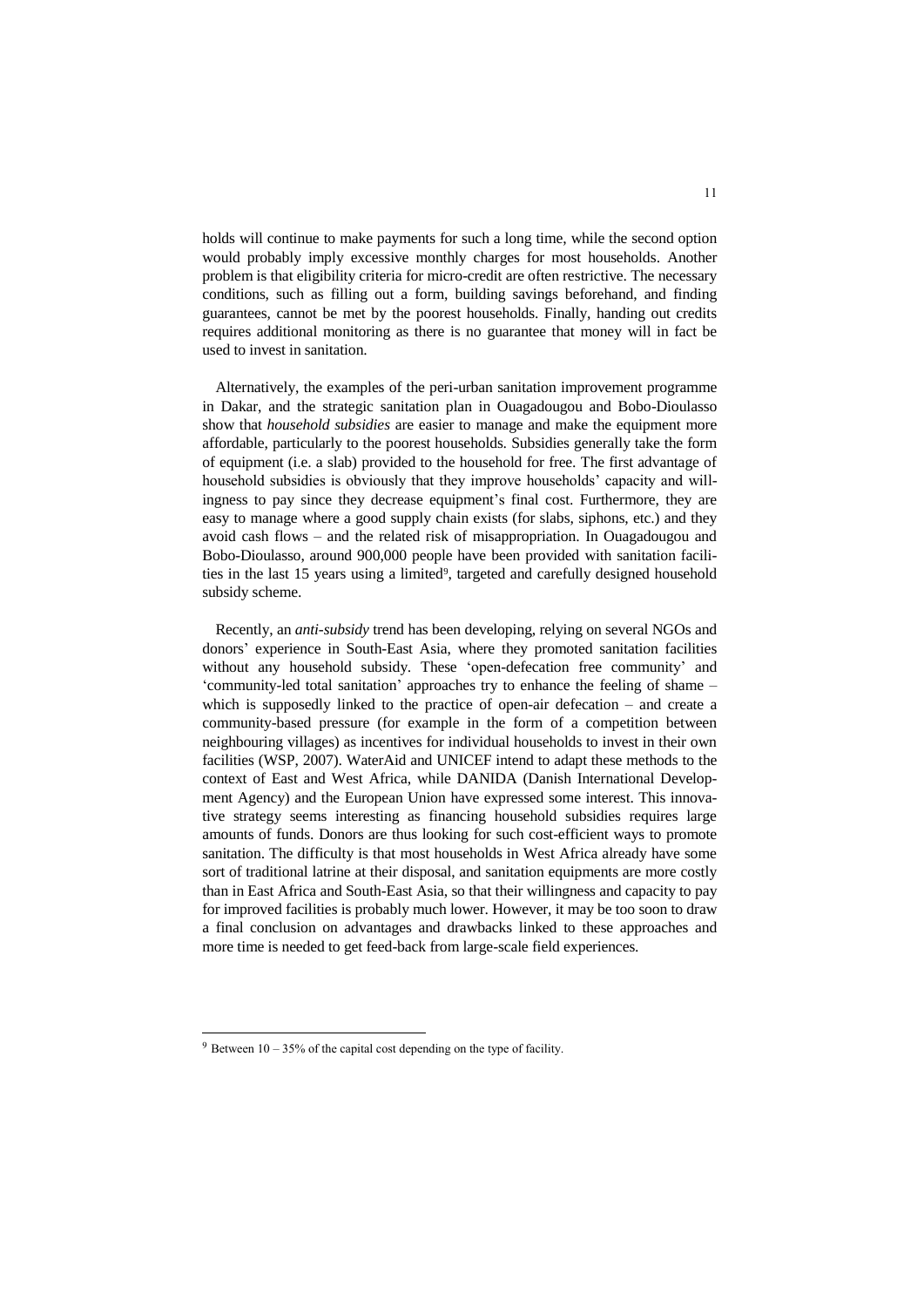### *8.6.3 Cost recovery*

In order to recover the cost of the facility and finance its maintenance, which is a condition for the sustainability of collective or semi-collective infrastructure (mini sewers, wastewater and sludge treatment plants), various strategies are possible:

#### *Selling compost from recycled faecal matter from sludge treatment plants*

Co-composting and recycling are often failures, as shown by the cases of Bamako and Dakar) because potential users of compost are reticent to purchase and use faecal matter. Moreover, in urban areas the market for compost is often insufficient to mop up supply. Furthermore, it is often necessary to combine faecal matter with organic waste to produce compost. This implies to organise a complete supply chain (from input collection to output distribution). In the end, the compost generally becomes more expensive than conventional industrial fertilizers or soil improvers. Lastly, the use of sludge in agriculture is not well mastered and may involve risks for human health (see also Grendelman and Huibers, chapter 12 in this volume).

Some towns have experimented with introducing a fee charged on vacuum trucks operators to use the faecal sludge treatment plant and that way cover the plant's operational costs. The fee is charged on 'vacuum' trucks' load (a certain amount per cubic meter). Making this strategy successful requires building large plants – large enough to receive sludge from the whole town – and more accessible than the unauthorized dumping areas. It is also recommended to penalize unauthorized dumping strictly in order to encourage vacuum trucks to dump their load at the plant. The cases of Dakar or Dar Es-Salaam suggest that this approach is promising. In those cities the volume of sludge transported to treatment plants has grown significantly and the revenue generated by the fee covers most if not all operation and maintenance costs (see also Bereziat 2009). The Office National de l'Eau et de l'Assainissement of Burkina Faso intends to test this model in two faecal sludge treatment plants in Ouagadougou.

#### *Charge households a monthly fee to maintain mini-sewers and their small-scale wastewater plants*

Charging households a monthly fee to finance the maintenance of semi-collective systems like mini-sewers and their treatment plants is also difficult as the experiences in Dakar, Rufisque and Bamako highlight. Indeed, in general, poor households do not set aside the money that would enable them to pay such a fee each month.

12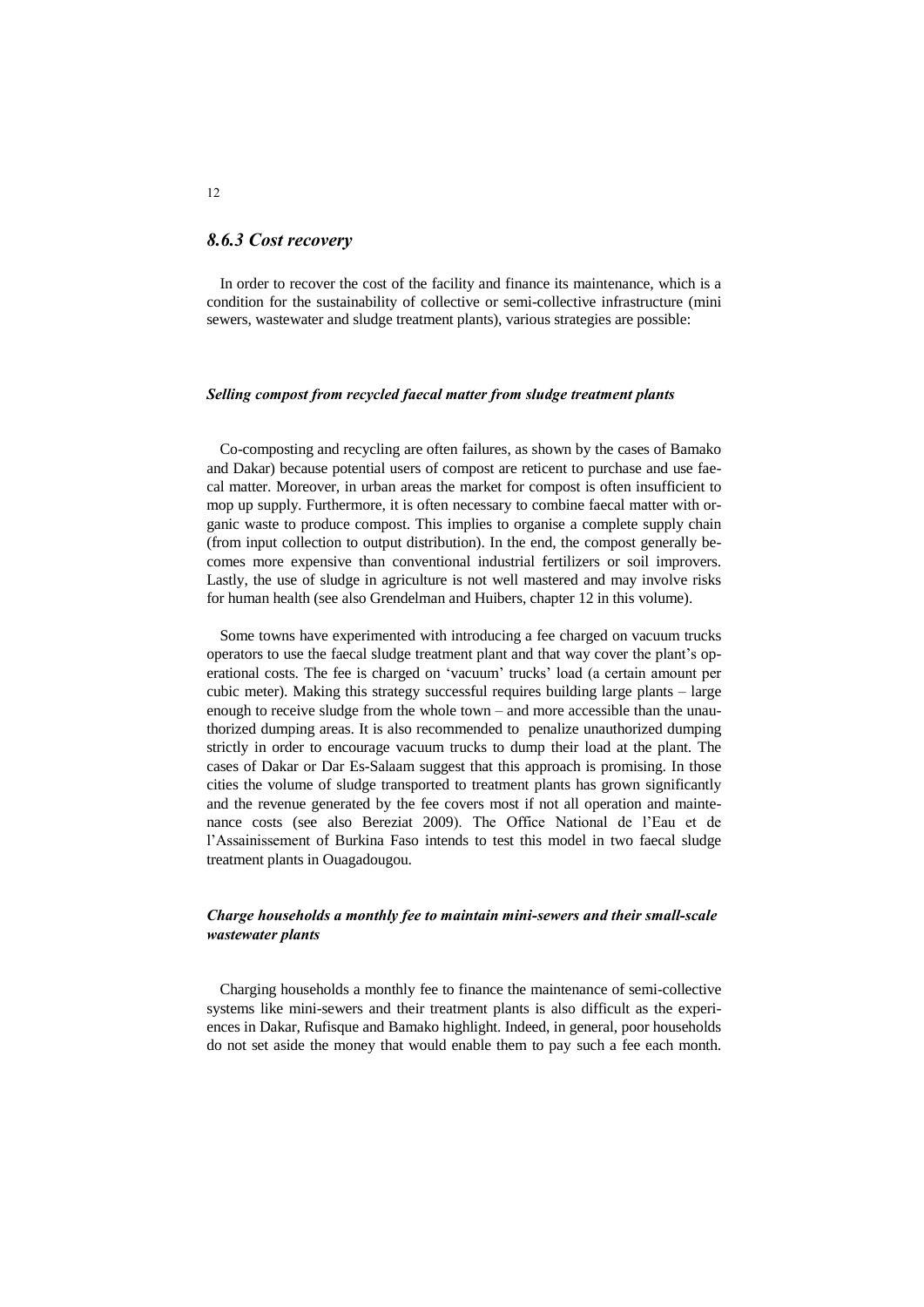This is particularly true if the fee is due as a payment in advance to finance repairs that are not necessarily needed immediately, as this generally is. Households are reluctant to save money for such fees because they have other priorities, like food and healthcare.

In addition, users do not feel particularly concerned with the maintenance of structures that are far away from their home (main drains, treatment plants etc.). All they want is to have their waste water evacuated from their premises. They do not want to worry about where it goes and how it is dealt with. Moreover, as public authorities or NGOs are usually at the origin of projects (rather than households themselves), it seems perfectly normal to users that these institutions should also pay for maintenance – just as the State has always paid for the maintenance of public infrastructures such as roads and bridges.

Therefore, we could imagine that households be willing to pay for infrastructure maintenance when this directly affects themselves (e.g maintenance of the drains in front of their homes). On an occasional basis, that is when the need for maintenance is directly noticeable, they could gather the necessary funds by pooling resources together with their neighbours. This is how the system has gradually and naturally evolved in Bamako. In this model, the municipality should remain responsible for financing the maintenance of infrastructures that benefit the community as a whole or those aiming at protecting the environment (main network, treatment plants).

From these examples, we can infer a series of conclusions. The very first one is that financing operation and maintenance of sanitation infrastructure is tricky. We also noticed that the issue can be dealt with in different ways, using various tools. Lastly, problems stemming from sanitation financing vary whether it concerns onsite or semi-collective facilities (pS-Eau & Hydroconseil, 2007).

## *8.6.4 Involving Local Authorities*

Although the decentralisation process in the water and sanitation sector is supposed to give local authorities a dominant role, they are almost absent in the projects and programmes studied so far. There is a need to involve them much more, especially in towns and rural areas where no other stakeholder has a clear strategy or concrete actions. But this remark is also relevant in urban areas, where local authorities should take up their responsibility for the maintenance of wastewater and faecal sludge treatment plants and of semi-collective sanitation infrastructures. Their role could also be to make sites available for those facilities, which is not an easy task in densely populated neighbourhoods.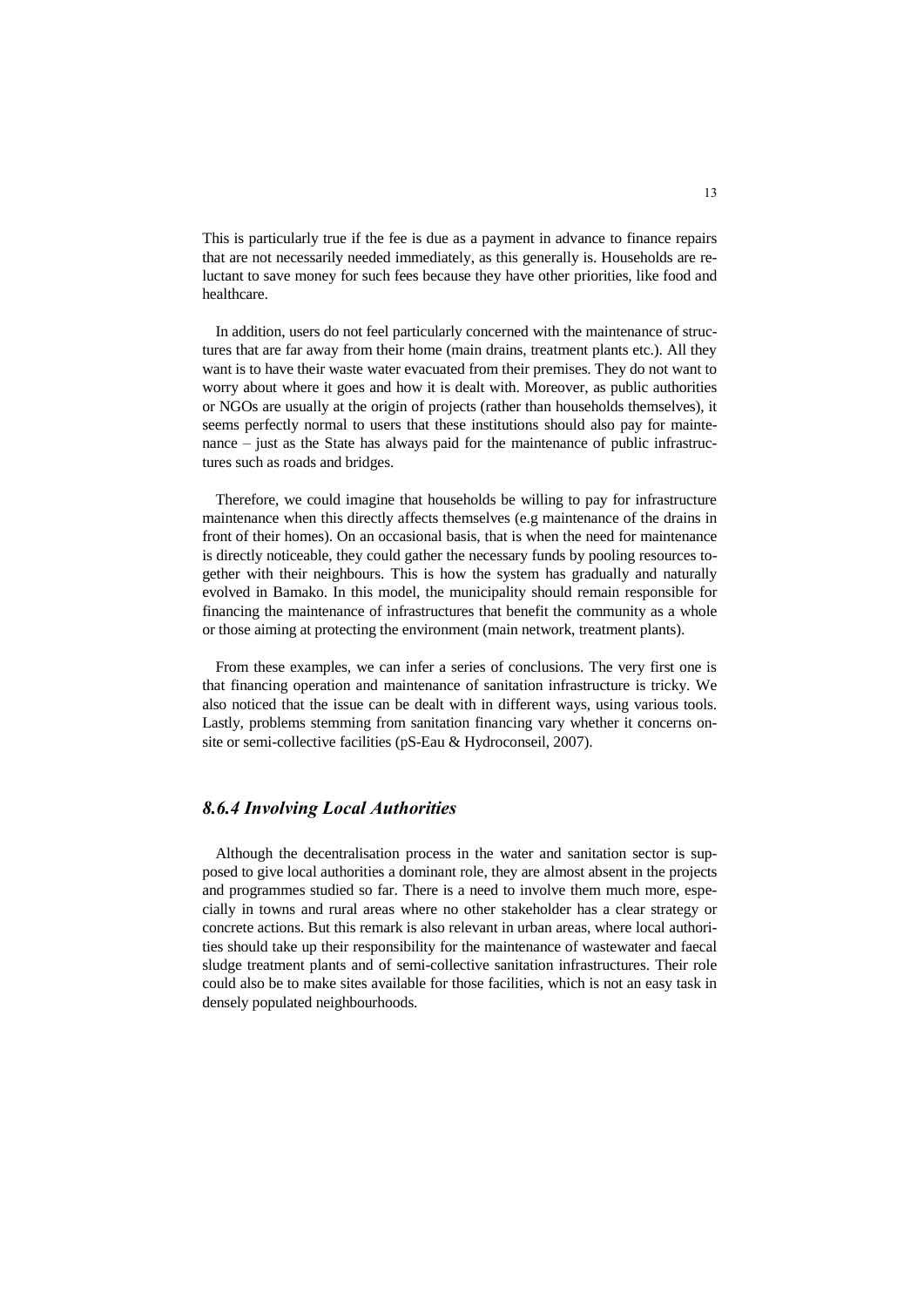#### **8.7 Concluding Remarks**

Household subsidies, rather than micro-credits, seem to be the most effective way forward in funding the improvement of on-site sanitation systems at scale, as argued in this chapter. Yet securing the necessary financial resources for such programs remains a challenge for most developing countries.

ODA remains indispensable for financing major infrastructures that are too large and too expensive for their costs to be covered by most African central and local governments. Yet, the ODA financing tools that are appropriate to finance large infrastructural projects like sewers and treatment plants are not well-adapted to fund on-site sanitation facilities. These equipments represent a scattered, difficult to plan, private investment, spread over a long period of time. Promoting it in the framework of large-scale programmes requires long-term, locally-available funding. In that regard ODA is an inadequate resource. In such instances the negative impacts of ODA become visible as it may create a large degree of dependency on external sources. For example: the peri-urban sanitation improvement programme in Senegal, which intended to provide more than 500 000 peri-urban residents with better sanitation facilities, had to be interrupted suddenly after three years when the operator realized that the World Bank's loan had run out. Today, 56% of the household requests that were initially registered are not fulfilled yet.

Such problems may be prevented through the introduction of a 'sanitation surcharge'. Several African countries have already implemented such a system (a. o. Burkina Faso, Senegal, Tunisia). A sanitation surcharge enables the water utility company to take a certain percentage from water users' bill finance sanitation activities. The advantage of this tool is that funding is internal to the water and sanitation system, continuous, predictable and most likely growing from year to year. In Burkina Faso, for instance, the income created this way is used to finance the Strategic Sanitation Plans in Ouagadougou and Bobo-Dioulasso (PSAO and PSAB), which has allowed to provide access to sanitation to almost one million people over the past fourteen years. These cities have achieved by using local financing – almost without assistance or dependence on international donors.

PAQPUD and PSAO/B are examples of large-scale sanitation programmes. Such programmes are very rare in Sub-Saharan Africa. On the contrary, numerous small or micro-projects can be found in the field, with very little impact. Yet, enough experience has been gained to take the next step and scale up these experiments. There is certainly a need for further evaluation and capitalisation, but it is time to step out of the 'pilot project' approach and improve urban sanitation facilities for larger numbers, if MDG Target 10 is to be achieved in the foreseeable future.

14